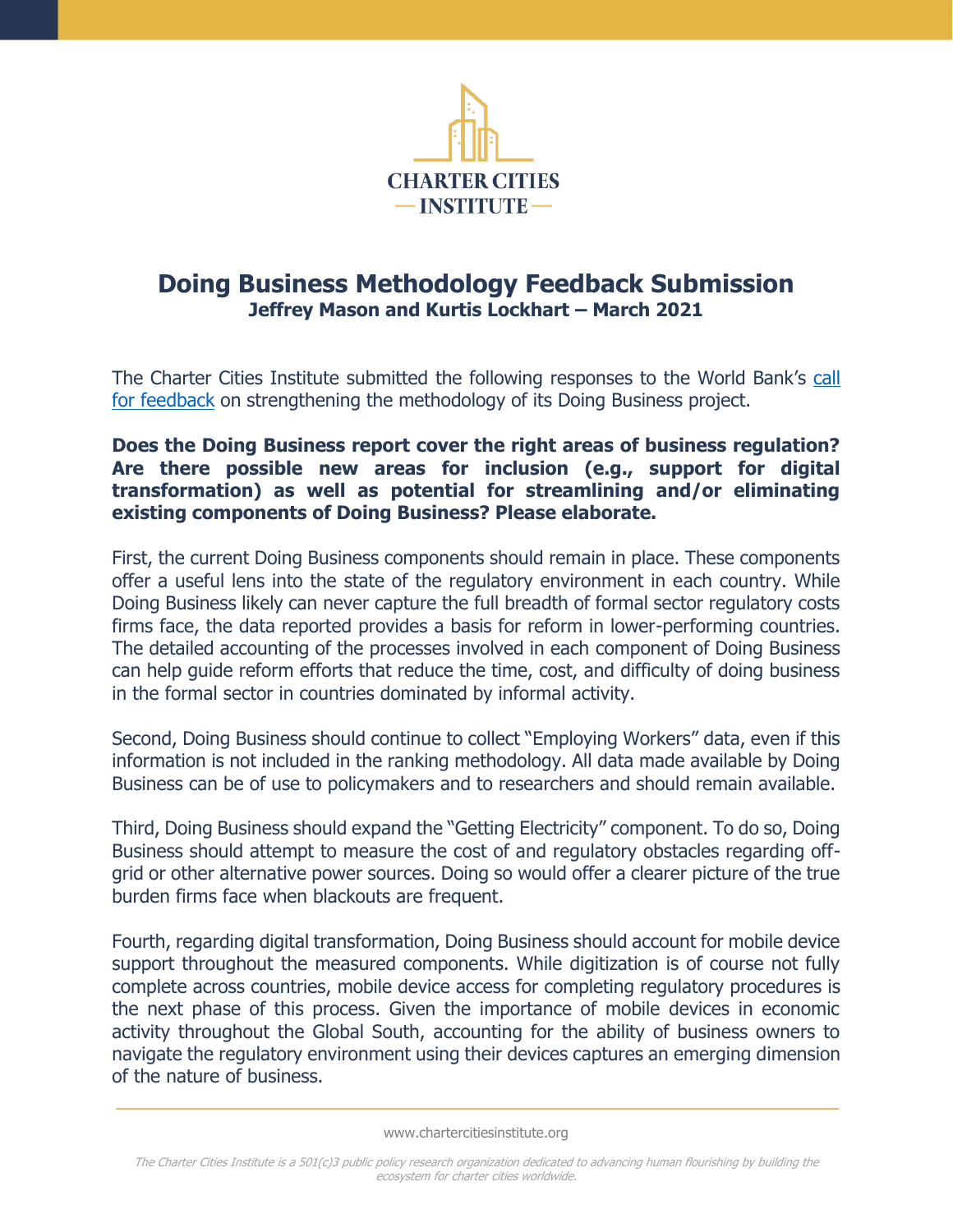Finally, Doing Business should expand its coverage of secondary cities to as many countries as possible. Regional differences in state capacity, economic development, and other factors can be masked by national-level data that only draws from the country's largest business city. This data can help policymakers in more countries better allocate scarce resources across the entities responsible for the various components measured by Doing Business, creating more equitable and efficient outcomes for entrepreneurs.

## **How would you improve the Doing Business data gathering process, including the process for identifying contributors, ensuring accurate and independent responses, and providing appropriate data transparency?**

Where possible, Doing Business should collaborate with other international organizations including development banks, regional organizations, and other such entities to collect data that is accurate, independent, and transparent.

### **Does the Doing Business approach strike the right balance between streamlining regulations (e.g., "Starting a business") and providing public services (e.g., "Contract enforcement") for a business-friendly environment, and how would you improve it? Similarly, does the Doing Business approach strikes the right balance between measuring the cost, quality, and benefits of regulation, and how would you improve it?**

To the extent possible, Doing Business should try to include data on the marketsupporting services provided by governments, such as effective infrastructure and courts. Accounting for such components keeps in the spirit of Doing Business, which is to assess the costs associated with doing business, while also demonstrating the benefits for business of an effective, responsive government.

Doing Business is not the right setting for a direct comparison of the costs and benefits of regulatory action. Doing Business was created to measure the relative regulatory burden of starting and operating a business in each country. This is an intrinsically valuable exercise that should continue. The extent to which entrepreneurship and economic formalization is viable only for well-off elites is an important measure of a country's institutional development and the opportunities it provides to its citizens. Institutions are the principal determinant of economic outcomes, and Doing Business provides a valuable approximation of institutional quality. Measuring the benefits of regulatory action is likewise a valuable exercise, however, such an exercise should be conducted independently of Doing Business. Measuring the costs of doing business is a relatively straightforward exercise, whereas accounting for the benefits of regulatory action represents are larger and more opaque empirical exercise.

### **How would you improve the Doing Business approach in capturing de jure regulations and their de facto (yet norm-abiding) implementation?**

www.chartercitiesinstitute.org